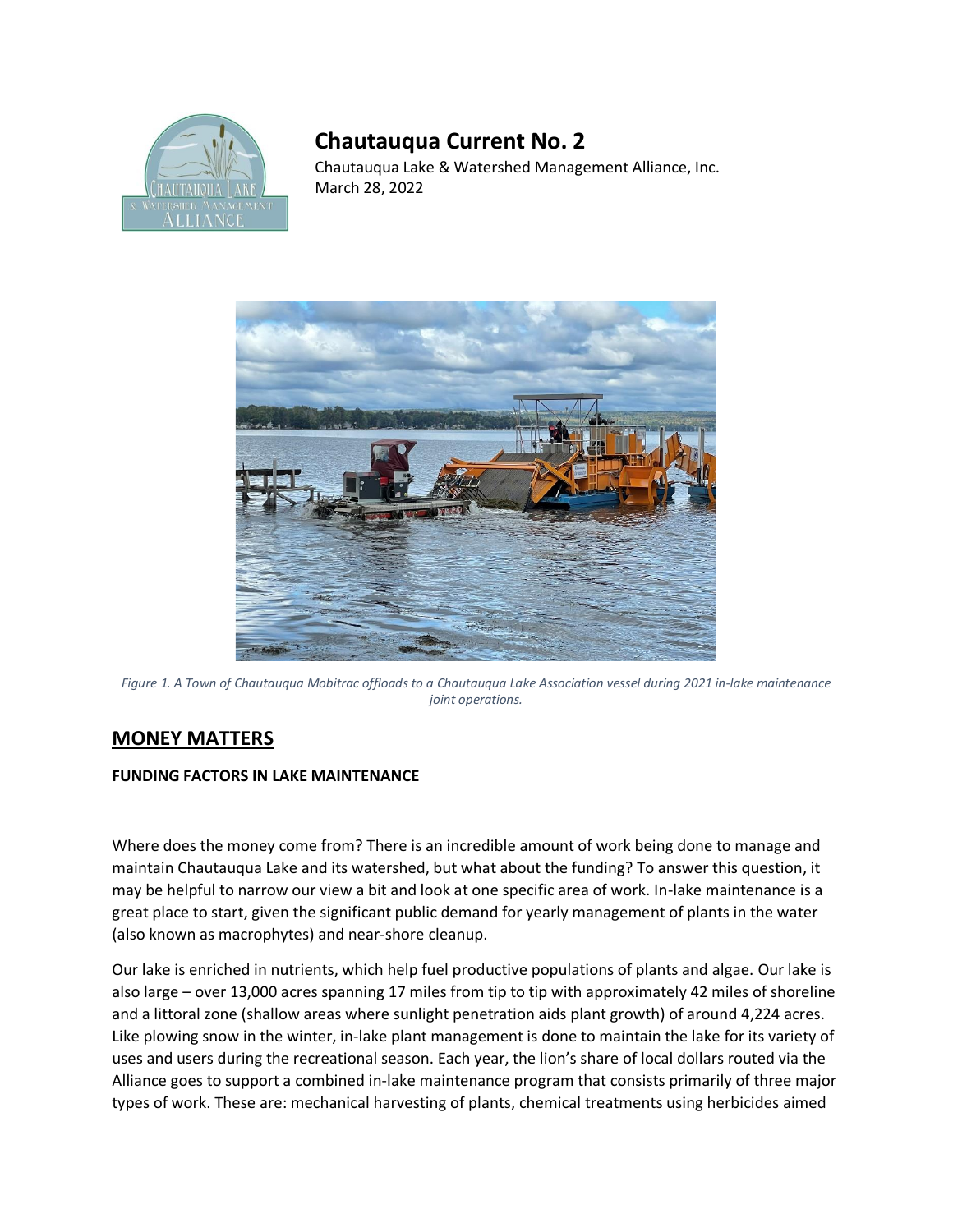at two invasive plant species, and near-shore cleanup. There are other in-lake maintenance actions such as dredging that are deployed occasionally within the lake, but for now we can focus on those that are often used on an annual basis.

The Chautauqua Lake Association first began mechanical harvesting operations in 1952, and continues its harvesting program to this day in addition to providing near-shore cleanup of debris and plant material along with other services related to invasive species programs and monitoring. Since 2020, CLA crews have performed joint cleanup operations in partnership with the Town of Chautauqua's Mobitracs. Recent additions to the lake maintenance toolbox, Mobitracs are small floating barges with lifting rakes and tracks that can work both on land and in the water.

The documented use of herbicides to manage certain species of plants in the lake's littoral zone dates back to 1955 according to the County's *Chautauqua Lake Macrophyte Management Strategy*, while reports of steamships or others deploying chemical treatments date back even further (to perhaps the late-1800s). Methods and materials have varied as environmental regulation has evolved, and the mostrecent period of use began in 2017. Since then, herbicide treatments undertaken to manage the invasive plants Eurasian watermilfoil and curly-leaf pondweed have been pursued by some towns and villages, often in coordination with the Chautauqua Lake Partnership. These treatments are subject to New York State Department of Environmental Conservation permitting and regulation, with individual towns and villages acting as the permit applicants. If permits are approved, the towns and villages, in coordination with the CLP, contract with a licensed applicator who performs these treatments at prescribed areas within the lake. Typically, herbicide permits are granted by NYSDEC based on anticipated levels of target invasive plant growth, but the performance of the treatments are subject to NYSDEC confirmation at the time of treatment that the actual levels of growth warrant the management.

These three core in-lake maintenance activities are supported by a number of different financial pillars. An important challenge for stakeholders is building out this underlying structure of funding support, since some pillars are a better fit for certain projects than others. With that in mind, let's start by looking at a pillar that is sometimes a less-than-perfect fit for these high-priority annual activities.

A common source of funding for water-related projects is the New York State Consolidated Funding Application—one source of what some call 'state money.' The majority of these funds are steered towards watershed-based solutions to lake impairments, such as stream stabilization, stormwater retrofits, wastewater, and green infrastructure projects to combat nutrient and sediment loading. Complementary to the NYSCFA, the state has also funded certain lake organizations directly through its annual budget process. While extremely impactful, this funding avenue can be difficult to predict from year to year. Due to the demand for in-lake maintenance, and the relative lack of state grant funding available, the Alliance has directed the majority of its annual support from local foundations and Chautauqua County (via the Occupancy Tax Program) to perform this critical work. These two pillars, funds from the county and foundations, are often better suited to support in-lake annual work than the state funding pillar.

In addition to state, county, and charitable foundation funding, management programs are also supported by individual contributions. Both the CLA and CLP are not-for-profit organizations that fundraise for lake management activities through the contributions of private citizens, businesses, and organizations. These are critical sources of funding which work in tandem with foundation, county, and